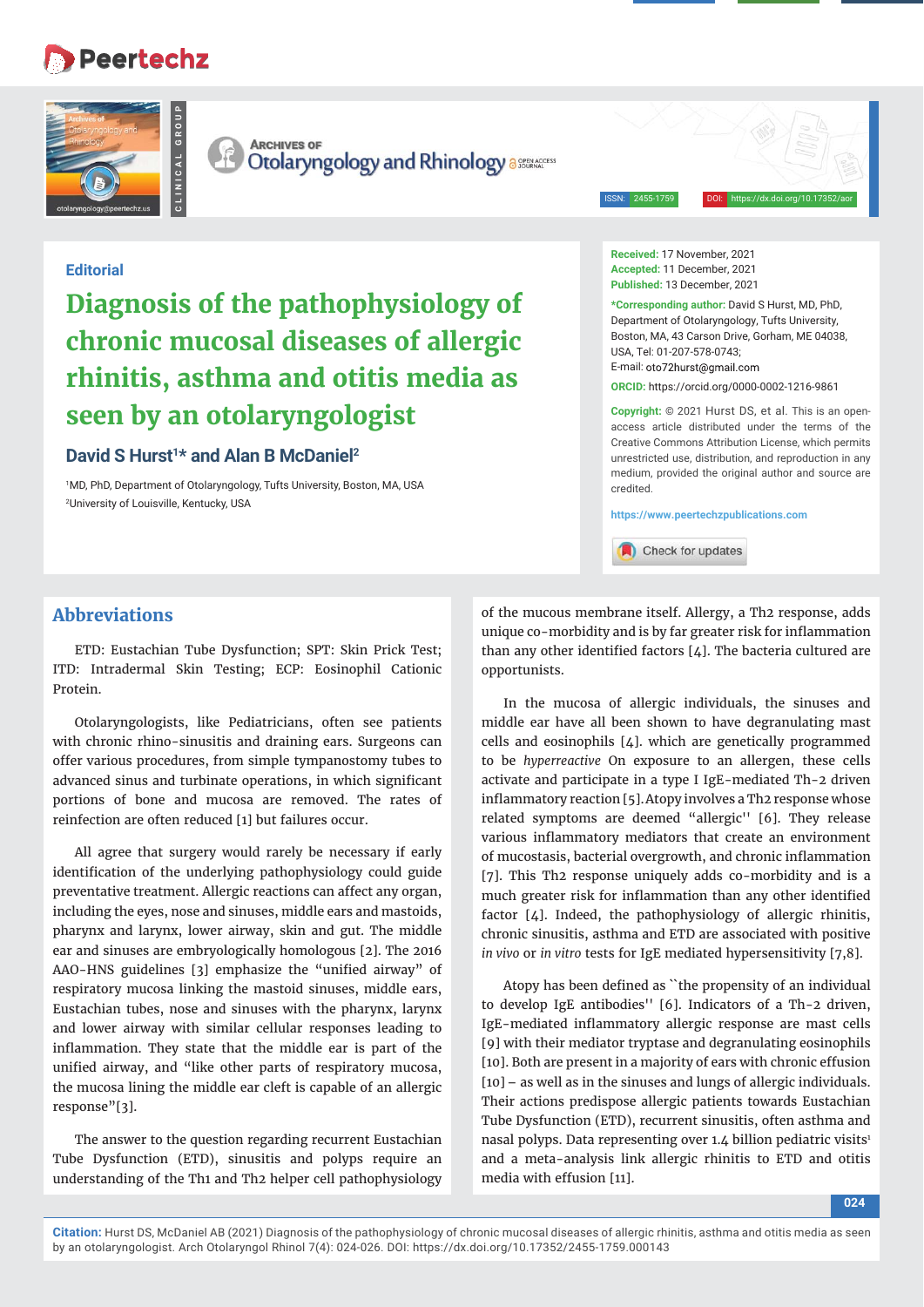### **A review of the cells involved in allergic middle ear disease**

Some have questioned the causal linkage of atopy/ allergic hypersensitivity and ETD/ chronic otitis media with effusion. First, based on objective allergy testing, the majority of OME patients are atopic [12]. Secondly, the current best evidence supports this association: De Corso's systematic review of 3,010 papers provides an in depth explanation of physiopathology factors linking allergy to increased risk of middle ear inflammation [13].

Hurst and Venge studied 97 children with OME, of whom 81% were atopic [10]. In middle ear fluids, allergic children had significantly higher eosinophil cationic protein (ECP) and tryptase than non-atopic children (P< 0.001), indicating Th-2 mediated eosinophil and mast cell activity. Tryptase was >2 mg/l in 64% (23/36) of atopic patients [10]. As a marker of atopy among patients with non-purulent effusion, ECP had a positive predictive value of 97.1% and a diagnostic sensitivity of 86% [10]. Cell kinetics would suggest that these elevated levels of ECP and tryptase produce an active inflammatory process [14].

#### **Testing and Therapy**

The optimal therapy for an allergic condition is successful hypo-sensitization immunotherapy [15]. Treatment success begins with accurate allergy tests that establish the correct diagnosis – but tests are imperfect. Clinicians see patients with typical symptoms and signs of allergy, who respond to allergy medications but are reportedly negative upon allergy testing.

**The basic question underlying this conundrum is:** What type of allergy testing was done? Skin Prick Tests (SPT) introduce antigen at approximately 1:65,000 w/v. Intradermal Dilution Testing (IDT) injects antigens diluted 5-fold, from 1:65,000 to 1:500 w/v. The stronger antigen concentrations used in IDT promise greater sensitivity than SPT.

Our recent report of 371 patients, comparing SPT and IDT test results and treatment outcomes provided evidence that IDT offers superior sensitivity, no false-positive results [16]. We found that of the 3133 *positive* IDT antigen tests, only 12% (365) were detectable by SPT. IDT identified an additional 6.9 allergens per patient (Figure 1). Adding IDT tests following negative SPT more than tripled the number of detected allergens, doubled the number of people successfully treated with immunotherapy and increased the number of children diagnosed as being allergic by 58% [16]. Treatment outcomes showed equal improvement in the "high-sensitivity" and the "low-sensitivity" (SPT-negative, suspected false-positive) groups. Importantly, there was no difference in the failure rates between groups (5.1% vs. 5.7%). The results of this study support our hypothesis: The increased sensitivity of IDT compared to SPT is clinically relevant in patients with classic allergic diseases of chronic rhinitis, ETD and asthma.

Reliance on the insensitive SPT may explain why many otolaryngologists find their *clinical* impression of allergy is



**Figure 1:** Effect of adding IDT to SPT total of 3133 Allergens Discovered. IDT identified 1235 more treatable allergens among SPT+ patients (groups D&E) than did SPT alone (365) (Chi-Square p<0.001, 95% CI: -0.47, -0.36), (odds ratio 0.09; 95%CL: 0.05 to 0.15).

often not supported by skin testing. Thus, their patients are termed "chronic, non-allergic" and they doubt their diagnostic acumen. This can also explain why many otolaryngologists fail to include allergy in their differential diagnosis of ETD/ OME, as several authors have documented to be true [7,11,12,13].

Importantly, as therapy is based on the identification of specific positive antigens, patients found to be negative by SPT testing can never benefit from immunotherapy if they are *incorrectly* labeled as "non-allergic". Physicians need to insist on the best science in order to provide the best therapy.

#### **References**

- 1. Koivuniemi P (1988) Secretory otitis media and mastoid pneumatization. A clinical study with long-term follow up.: Helsinki, Yliopistopaino. **Link:** https://bit.ly/3IMW7ZK
- 2. Cappello ZJ, Minutello K, Dublin AB (2021) Anatomy, Head and Neck, Nose Paranasal Sinuses. In: StatPearls [Internet]. Treasure Island (FL): StatPearls Publishing. **Link:** https://bit.ly/3ysTury
- 3. Rosenfeld RM, Shin JJ, Schwartz SR, Coggins R, Gagnon L, et al. (2016) Clinical Practice Guideline: Otitis Media with Effusion Executive Summary (Update). Otolaryngol Head Neck Surg 154: 201-214. **Link:** https://bit.ly/3DTbJHA
- 4. Hurst DS, Deene CM (2020) The Relation of Allergy to Eustachian Tube Dysfunction and the Subsequent Need for Insertion of Pressure Equalization Tubes. Ear Nose Throat J 99: 39S-47S. **Link:** https://bit.ly/3GHRxKJ
- 5. Pauwels R (1995) Future of anti-inflammatory therapy in asthma. Allergy 50: 27-31.
- 6. Pepys J (1994) "Atopy": a study in definition. Allergy 49: 397-399.
- 7. Cheng X, Sheng H, Ma R, Gao Z, Han Z, et al. (2017) Allergic rhinitis and allergy are risk factors for otitis media with effusion: A meta-analysis. Allergol Immunopathol (Madr) 45: 25-32. **Link:** https://bit.ly/3oPpkLM
- 8. Hurst DS (2011) The role of allergy in otitis media with effusion. Otolaryngol Clin North Am 44: 637-654. **Link:** https://bit.ly/3GEkvel
- 9. Hurst DS, Amin K, Sevéus L, Venge P (1999) Evidence of mast cell activity in the middle ear of children with otitis media with effusion. Laryngoscope 109: 471-477. **Link:** https://bit.ly/3m1EoEa
- 10. Hurst DS, Venge P (2000) Evidence of eosinophil, neutrophil, and mast-cell mediators in the effusion of OME patients with and without atopy. Allergy 55: 435-441. **Link:** https://bit.ly/3pTIxLw

**025**

**Citation:** Hurst DS, McDaniel AB (2021) Diagnosis of the pathophysiology of chronic mucosal diseases of allergic rhinitis, asthma and otitis media as seen by an otolaryngologist. Arch Otolaryngol Rhinol 7(4): 024-026. DOI: https://dx.doi.org/10.17352/2455-1759.000143